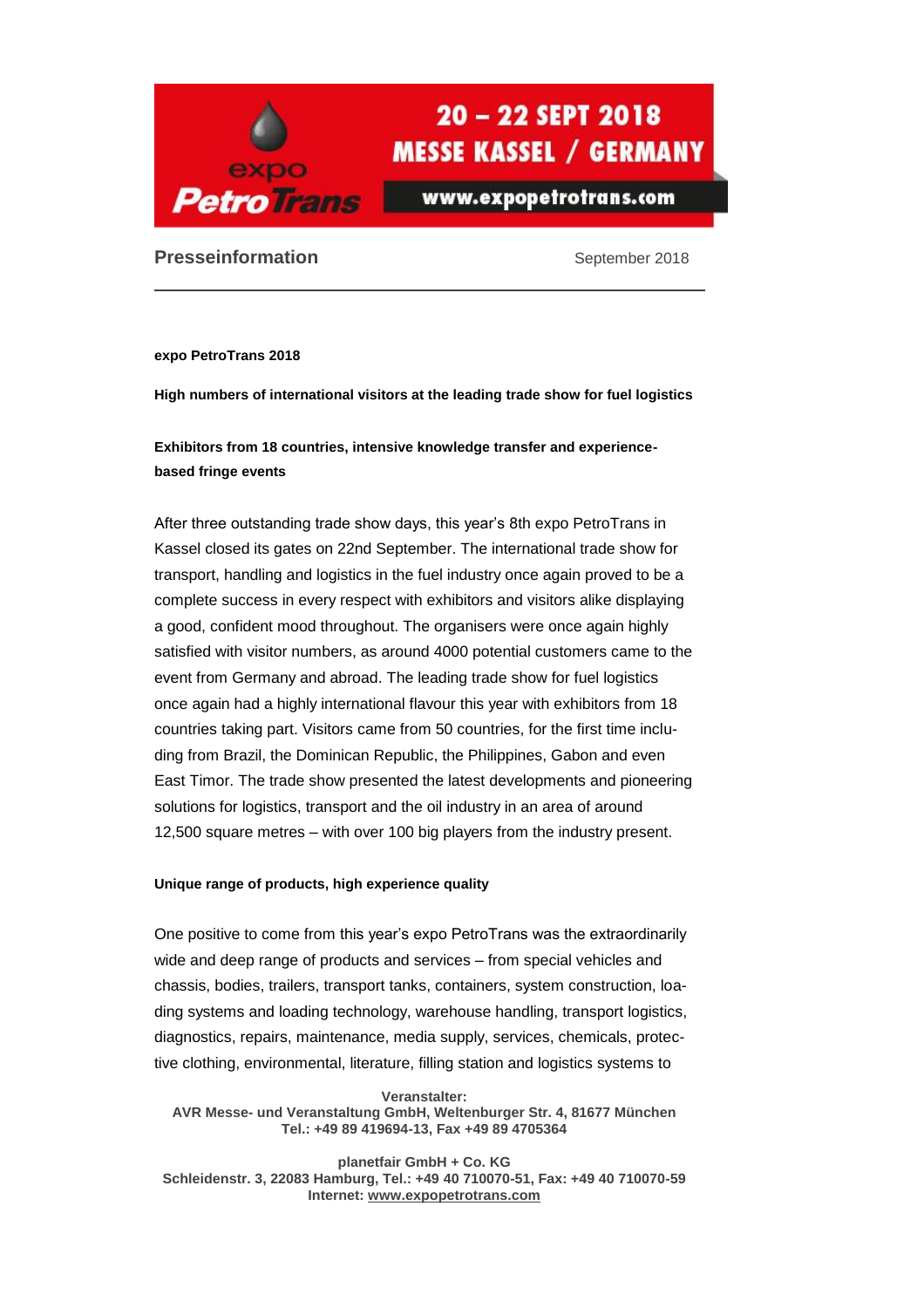

www.expopetrotrans.com

## **Presseinformation September 2018**

software solutions. And it was not just the product innovations which enthused the trade public. The newly designed versatile fringe programme incorporating extra events also received a great deal of interest.

#### **Events and lectures in great demand**

Lectures by experts, live demonstrations and workshops on current topics – the expo PetroTrans 2018 provided first-hand knowledge transfer, networking and event quality to deliver genuine added value. For example, for the first time, the trade show offered guided tours to focal points such as software or innovation, and they proved extremely popular. In addition, the free lectures and seminars given by renowned experts on special, practical topics, were in great demand. The talk by entrepreneur and endurance sportsman Joey Kelly on 21 September (presented by HeizOel24) was a particular highlight in the lecture range. Another new item at the trade show was the open forum at which visitors were able to participate in lively pro and contra discussions. The "special liquid gas area" promotion, which was also presented for the first time and well attended, provided information from suppliers on their range of services for LPG transport. The German Federal Employment Agency had its own stand for the first time at the expo PetroTrans, providing advice on personnel matters and the scarcity of trained workers.

#### **Award for innovative developments**

As usual, 22 September saw the best exhibitors receive awards. The expo PetroTrans Innovation Prize is traditionally awarded on the third day of the event for the best new products. The awards were once again created by Albrecht Rühle, ornamental blacksmith and mineral oil forwarder, with his own

**Veranstalter: AVR Messe- und Veranstaltung GmbH, Weltenburger Str. 4, 81677 München Tel.: +49 89 419694-13, Fax +49 89 4705364**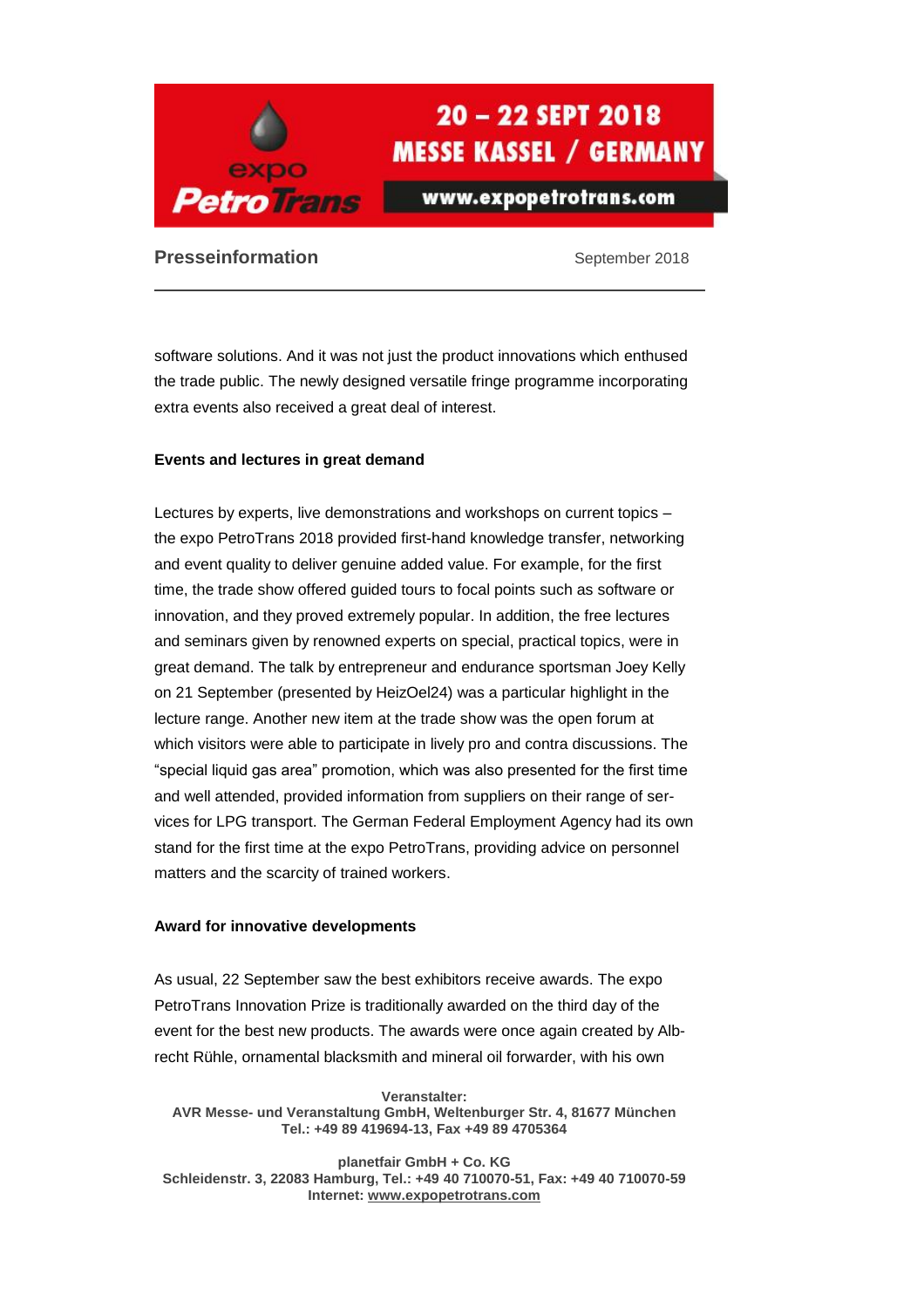

www.expopetrotrans.com

**Presseinformation September 2018** 

hands. The "Man walking to the sky" sculpture in Kassel provided the inspiration for the design of the awards. The "expo PetroTrans Innovation Prize" was once again highly sought after. Exhibitors were able to apply for the award. Trade visitors and an independent jury manned by industry experts selected the following winners:

Kurt Willig GmbH & Co. KG persuaded the jury and trade public with its WTV 2020 – a filling station supplier which delivers greater road stability and safety thanks to its chassis with a patented direct support system.

Lindner & Fischer Fahrzeugbau GmbH received the expo PetroTrans Innovation Prize for L&F Flexilink – a smart, load-optimising tank mounting for chassis frames.

Dr.-Ing. Ulrich Esterer GmbH & Co. Fahrzeugaufbauten und Anlagen KG received an award because its PEANO product, a new generation of tanker vehicles with an electric pump drive unit, was extremely well received by the jury and trade visitors.

#### **A success story with a future**

This latest version of expo PetroTrans was a complete all-round success – exhibitors, visitors and the organisers all had positive things to say about the show after the event. The latest concept for the expo PetroTrans with more and a wider variety of opportunities for knowledge transfer, networking and discussion was regarded by everybody concerned as a valuable enrichment. The trade show once again delivered an excellent level of visitor and purchaser interest as well as a great deal of attention from the trade public. The expo PetroTrans will continue – **the 9th expo PetroTrans will take place at Kassel Exhibition Centre from 1 to 3 October 2020.**

**Veranstalter: AVR Messe- und Veranstaltung GmbH, Weltenburger Str. 4, 81677 München Tel.: +49 89 419694-13, Fax +49 89 4705364**